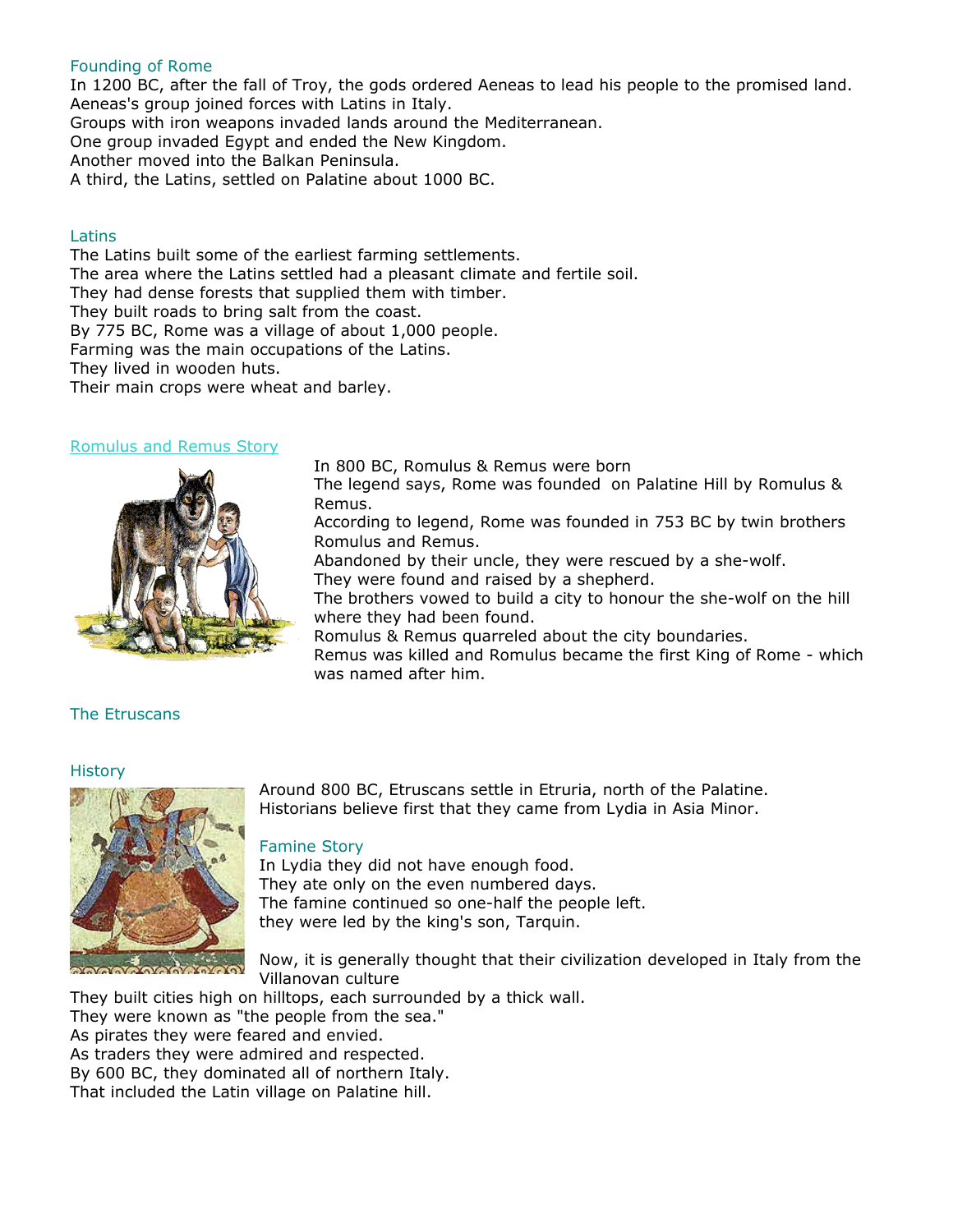# **Organization**

League of Twelve Peoples.

Formed for religious purposes but evidently having some political functions. They met annually at Fanum, the chief sanctuary of the Etruscans. Lauchme (Latin lucumo) was the Etruscan word for "king." The cities that composed the Etruscan *Dodecapoli* or league of "twelve cities"

- Arretium (modern Arezzo)
- Caisra, Cisra (Caere or modern Cerveteri, and its *frazione* Ceri)
- Clevsin, (Clusium or modern Chiusi)
- Curtun (modern Cortona)
- Perusna (Perugia)
- Pupluna, Fufluna (Populonia)
- Veia (Veii or modern Veio)
- Tarch(u)na (Tarquinii or modern Tarquinia-Corneto)
- Vetluna, Vetluna (Vetulonia)
- Felathri (Volaterrae or modern Volterra)
- Velzna (Volsinii, presumed modern Orvieto)
- Velch, Velc(a)l (Vulci or modern Volci).

# Farming

Grew barley, millet, wheat, grapes, and other fruits. They raised pigs, goats, sheep, ducks, chickens, and cattle. Cattle was used for food and to pull plows and wagons. In the 9th century, the Etruscans introduced wine to Italy.

# **Metalworking**

Etruscan miners dug copper, lead, iron, and tin. Metal workers and sculptors turned metals into weapons, utensils, and jewelry. Bronze statuary was common.

They were also experts in the art of ironworking.

Etruscan goldwork was among the finest anywhere in the ancient world.

## Art

Etruscans brought the art of bronze working to a very high level of achievement.

Most Etruscan sculpture, however, was executed in clay.

Noted for their black *bucchero* pottery.

Experts with the potter's wheel.

The principal centers of Etruscan art were Caere (Cerveteri), Tarquinii, Vulci, and Veii (Veio).

# **Trading**

Metals and finished goods were traded with Syria, Greece, and other Mediterranean countries. Merchants traded for luxury items of gold, silver, and ivory.

# Language and Writing

No Etruscan books remain.

Names of gods and funeral writings remain.

Best example was a linen book cut into strips and used to wrap a mummy.

|   | Y Y J ≯ I ⊗ B I 7 ∃ ) A        |    |            |      |  |  |               |  |
|---|--------------------------------|----|------------|------|--|--|---------------|--|
| n | m                              |    | $k = 1$ th |      |  |  | dz v, f e g a |  |
|   | <b>P H 9 X V T 332 9 9 M 1</b> |    |            |      |  |  |               |  |
|   |                                | ķh |            | ks u |  |  |               |  |

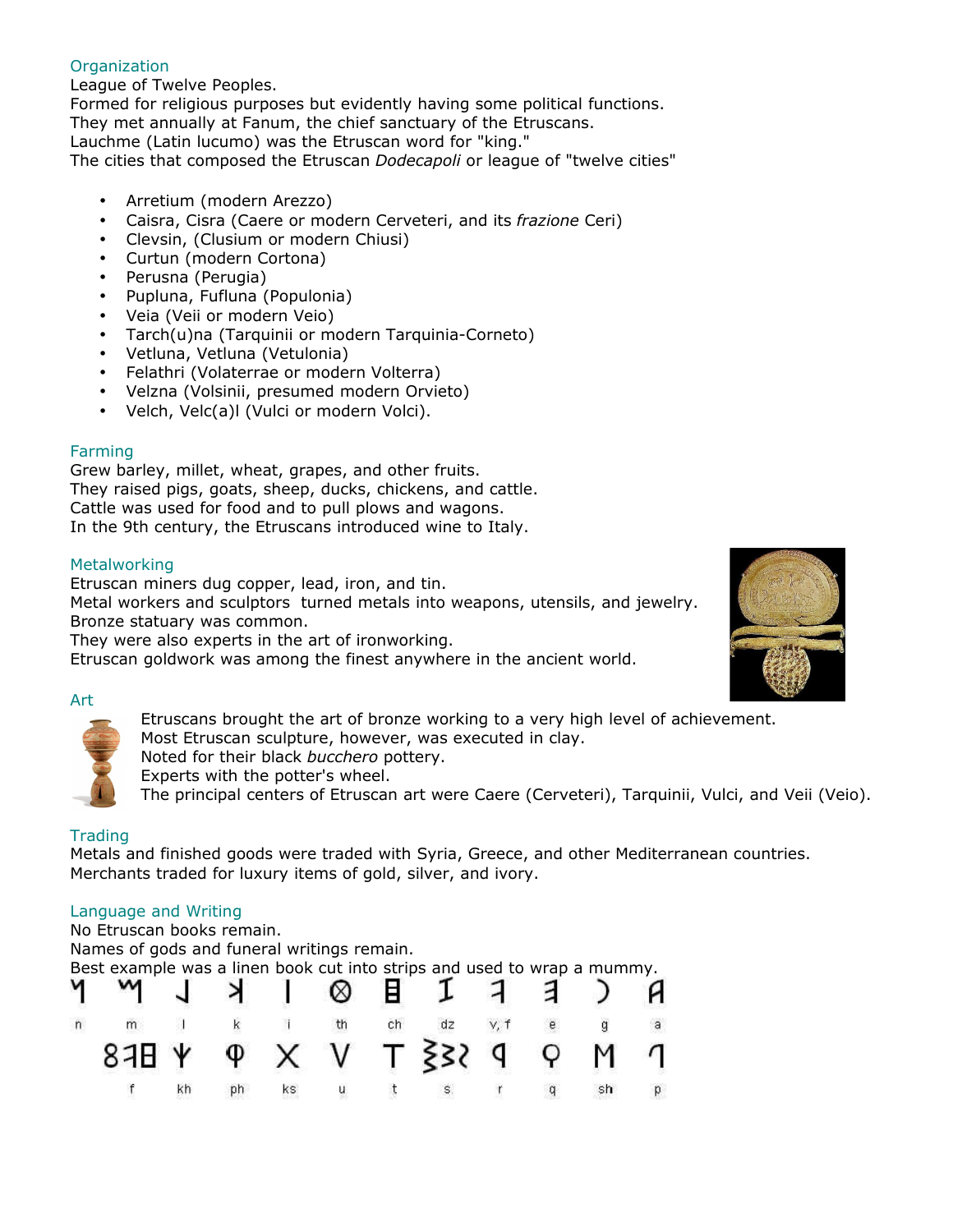## Army

Etruscans had a strong army. Their infantry formed a phalanx. Soldiers wore heavy leather shoes that laced around the ankle.

# Entertainment



Etruscans gambled with ivory dice. They played board games similar to chess and backgammon. They watched and took part in sports. They loved music and dancing.

# Musical Instruments

Double flute. 7-stringed lyre. Bells and castanets were used by dancers.

# Dancing

Dancing was connected to religion. Both men and women danced.

# Social Classes of People

UPPER CLASS Wealthy landowners, Nobles, and Priests MIDDLE CLASS Farmers, Traders, and City Workers LOWER CLASS Enslaved people

## Fashion

Men wore a robe that gave way to a "Tunica" with a colorful cape over the shoulder. Women wore a long tunic, decorated on the edges, down to the feet. Robes of the patrician women were finished off with exquisite jewelry. Over this was worn a heavier colorful mantle. Footwear was high sandals and ankle boots. Women wore a great variety of hairstyles.

#### **Houses**



Houses were laid out in streets. Rich lived in rectangular one-story home. It was made of sun-dried brick on a frame of heavy timbers. Drains led to a main sewage drain located under the road. Had a open air courtyard. A center room was used for business and for entertainment. A form of underfloor heating was used.

Religious Beliefs Etruscans had many gods. They first worship gods outdoors on platforms made of stone or dirt. Later, they built temples of wood, mud-brick, and clay on stone foundations. Soothsayers predicted events. Omens were signs of what was going to happen.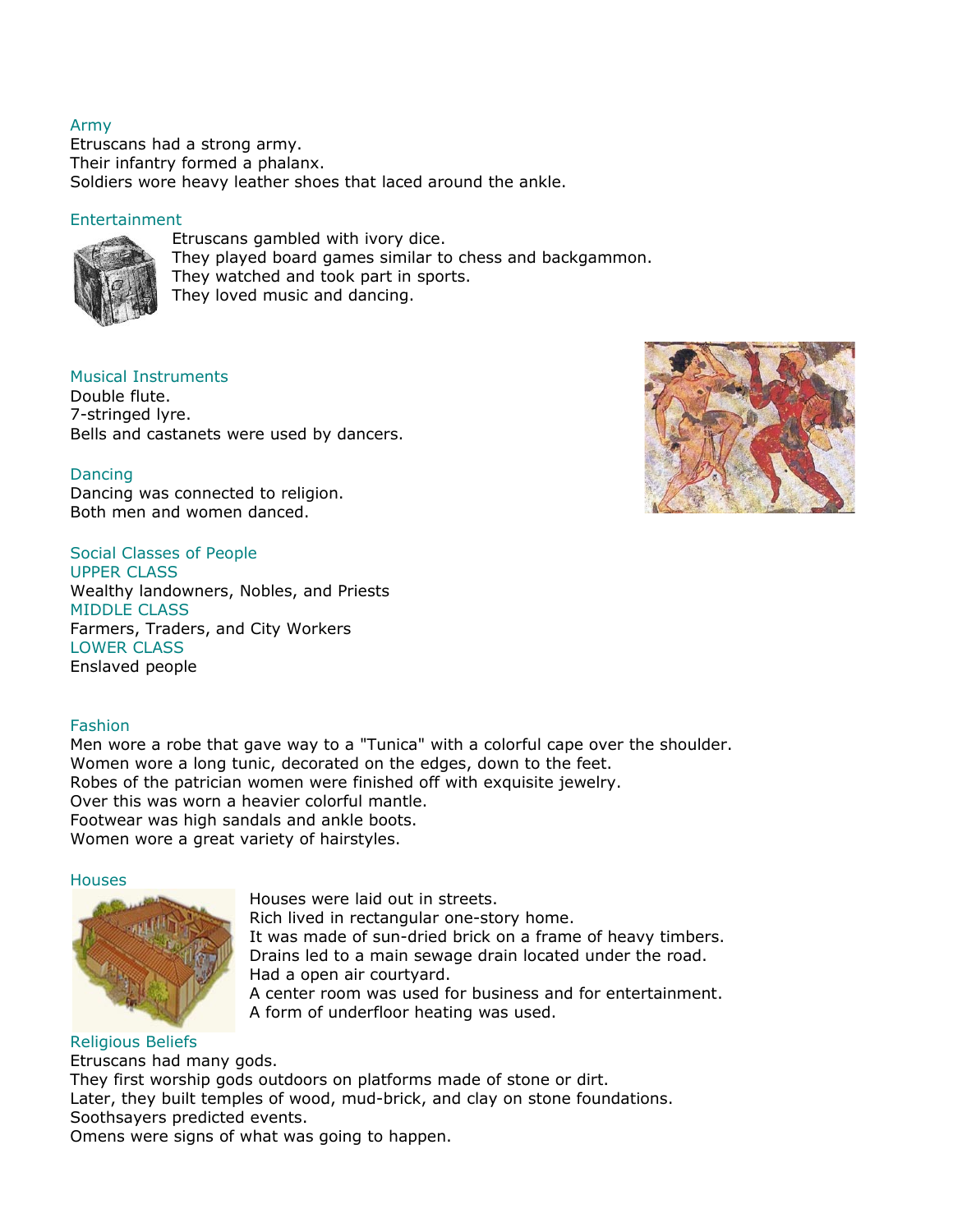# Tombs of Gold

Outside each Etruscan city was a cemetery Dead were buried in tombs called catacombs.

They filed their tombs with works of art and treasures of gold, silver, bronze, and ivory.

After a funeral, the relatives of the deceased were treated to a banquet. (A custom in the USA too.)

Lavish receptions were laid on.

The guests; men and women of high social standing, reclined on couches.

They were waited on by numerous servants.

They were entertained by musicians and dancers.